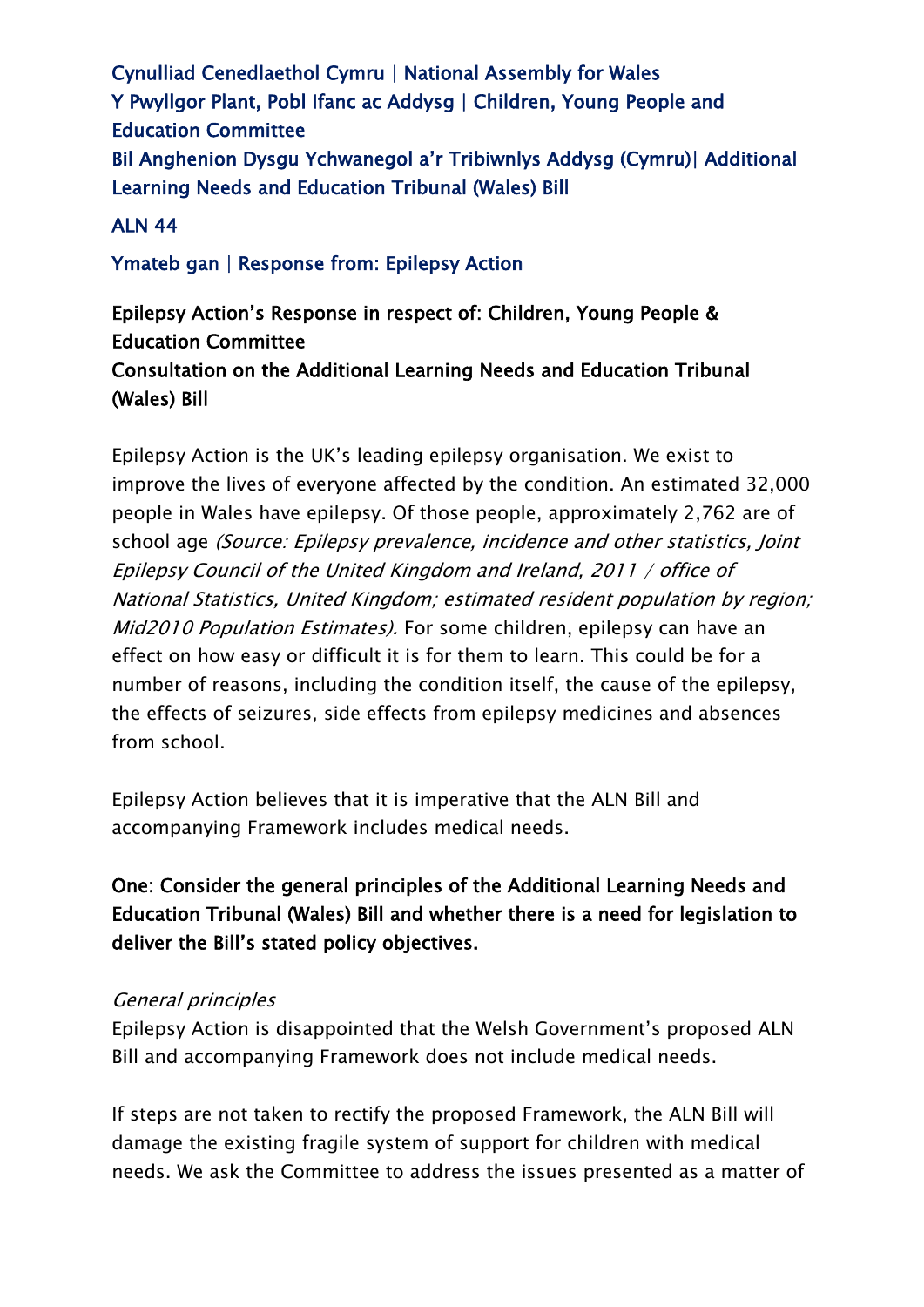urgency and warn that a failure to do so will present an unprecedented safety risk to the most vulnerable children in Wales.

We welcome the aspirational language used by Welsh Government in presenting the reforms, such as having legislation that is fit for purpose, guarantees equity of rights, is fair and that underpins the rights of children. We note with dismay that the children and families who we represent will not be entitled to any of the benefits of these ambitious reforms.

The matters described throughout are astonishingly similar to those of children with medical needs. Sections 3.1 and 3.2 of the Explanatory Memorandum describe exactly the issues faced by children with medical needs. The reality of the culture of management of medical needs and SEN is not reflected in the reforms. The allocation of funding, the provision of support, the role of SENCOs in medical needs management etc. are not acknowledged in the Framework and, as such, the ALN Bill poses a threat to existing arrangements for the families who we represent.

It is difficult to reconcile the provision for additional learning needs with those for life-threatening medical conditions. We are concerned that aside from the tangible reforms, the message to children, families, school staff and Local Authorities is that children with medical needs are less important. In practice, there is a danger that this will result in the de-prioritisation of this group.

Should medical conditions be included in the proposed Framework, we would welcome the general principles of the Bill.

#### Whether there is a need for legislation

The current guidance 'Access to Education and Support for Children and Young People with Medical Needs' has failed because of ambiguity across multiple demonstrable areas. Evidence shows that it's voluntary, nondirective approach means that it is ignored by a number of disengaged schools because it is insufficiently directive, lacked clarity of roles and failed to set out basic requirements in delivering effective support. The gaps in practical advice and specific allocation of roles, as well as optional duties contained in the draft allows for inaction by all involved parties.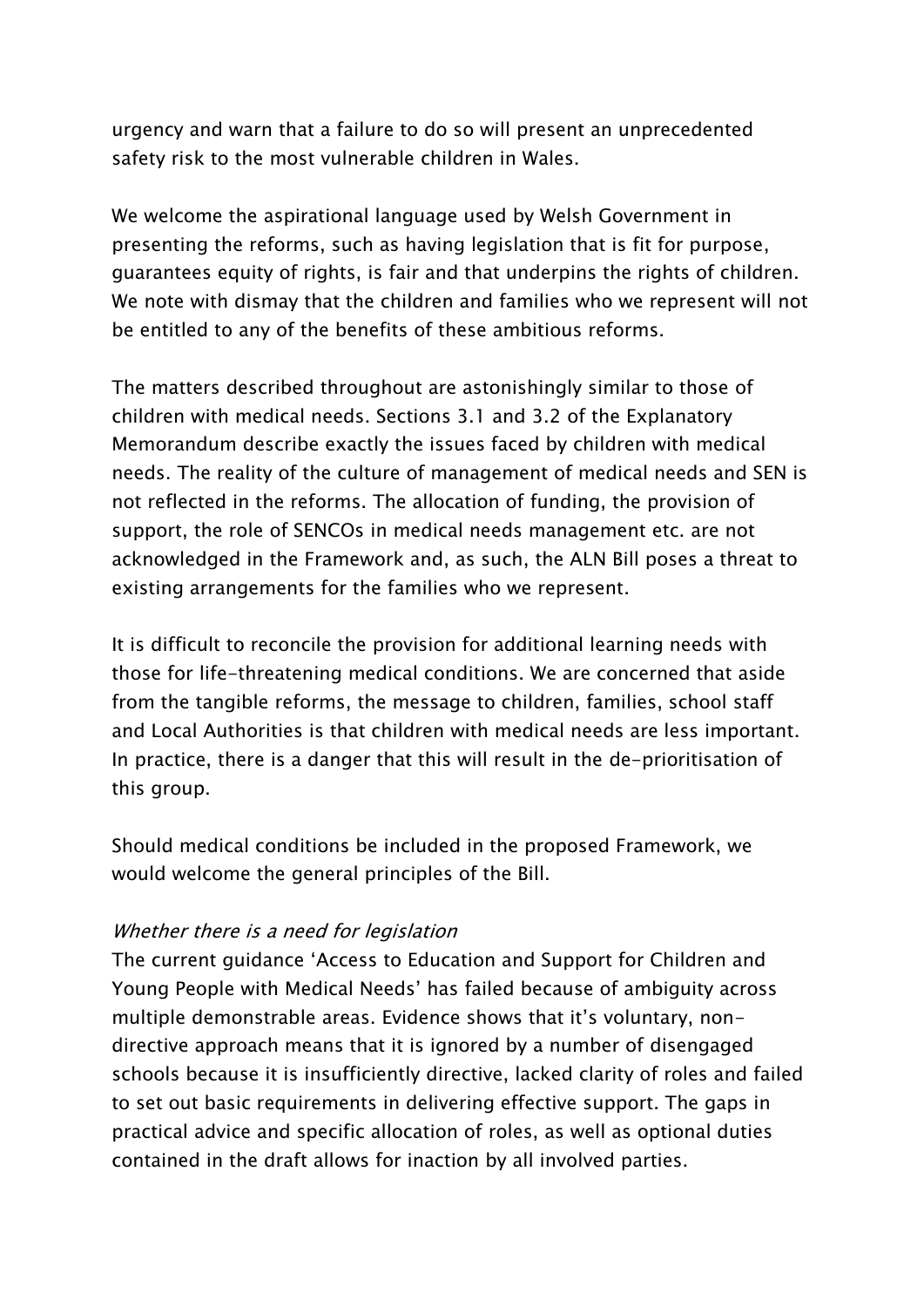As a UK-wide organisation, it is much more difficult to provide assistance and guidance to supporters, schools and Local Authorities in Wales, where there is no explicit duty to cover medical needs.

The purpose of any guidance document is to ensure that it is fit for purpose and that there is oversight of its implementation. This is key to the context of updating the 2010 guidance, which has failed children with chronic conditions in Wales. The 2017 guidance will also fail, irrespective of how well it is written.

### Two: Any potential barriers to the implementation of the key provisions and whether the Bill takes account of them.

The potential barrier is that children with medical conditions will be left behind. The Bill does not take account of this, as there is no duty on the face of the Bill for medical conditions. We welcome the lessons for Wales listed in the ALN Research paper, where it states that schools and colleges should provide support for basic health needs, such as medication. (page 49: [http://www.assembly.wales/Research%20Documents/16-059%20SEN/16-](http://www.assembly.wales/Research%20Documents/16-059%20SEN/16-059-Web-%20English.pdf) [059-Web-%20English.pdf\)](http://www.assembly.wales/Research%20Documents/16-059%20SEN/16-059-Web-%20English.pdf)

#### Three: Whether there are any unintended consequences arising from the Bill;

There are several unintended consequences from a medical conditions perspective:

a) Some medical conditions are well established as disabilities under the Equality Act 2010. In practice, some conditions would be included under the ALN Framework and some wouldn't be. The proposed ALN Framework and the Supporting Learners with Healthcare Needs draft guidance fails to acknowledge, clarify or address this. This may result in:

b) A child with a chronic, life-threatening illness will always need additional provision as described in the Bill, but this is not recognised. Some SENCOs have responsibilities for children with medical conditions and no proposals on how this will be managed. There is a risk that not including medical conditions will threaten the willingness of staff who currently provide care on a voluntary basis and will deter those who would like to.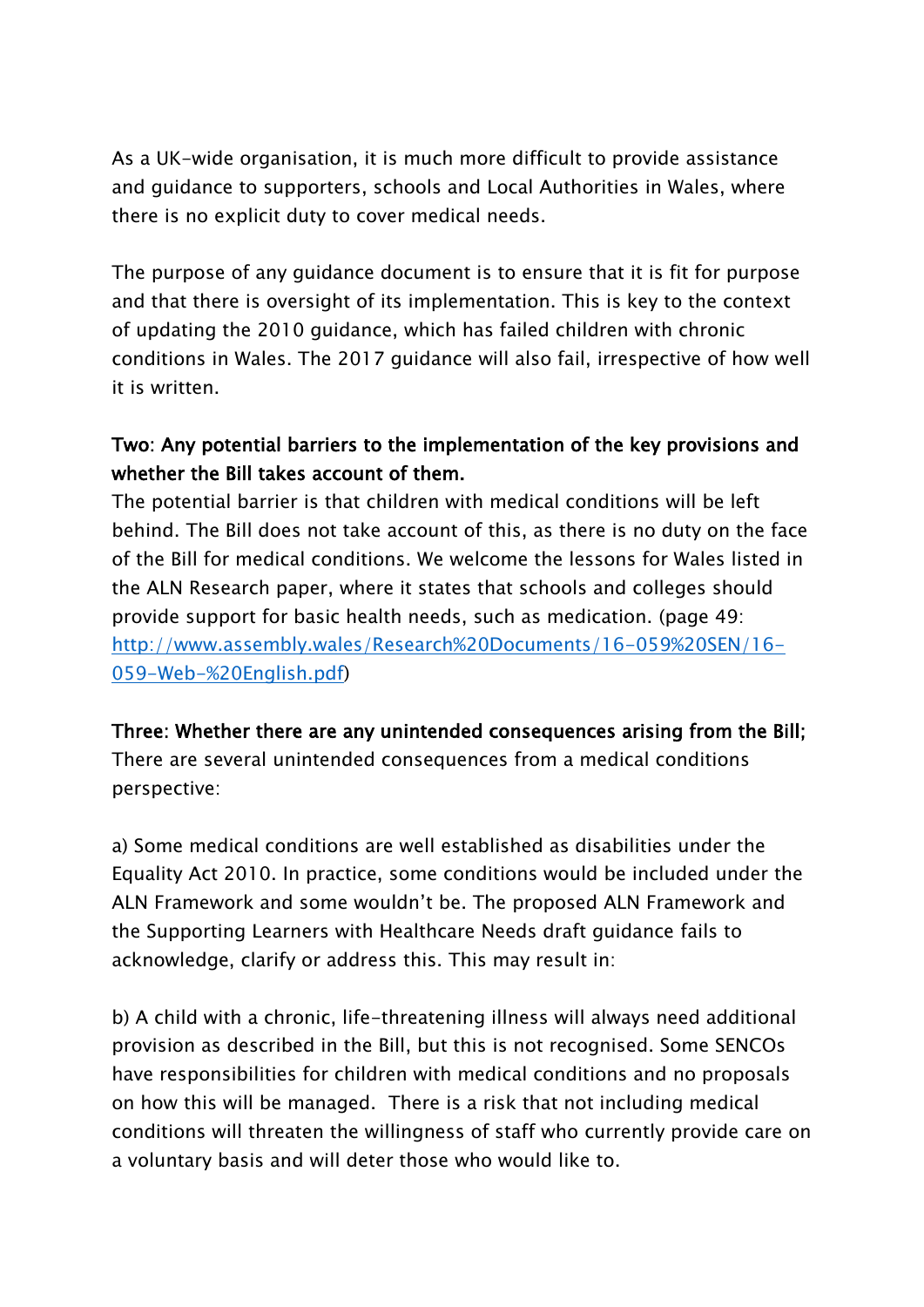c) What about children/young people with a medical condition in addition to a learning difficulty/disability? There is no recognition of this group whatsoever, although it is not uncommon for a child to have both. This would introduce yet another additional tier into the Framework to those described above. It may also risk unnecessary diagnosis of a learning difficulty in order to secure ALN funding.

d) The Code is a statutory document. Sections 6.38 - 6.42 describe medical conditions management under the title of 'Initial considerations - medical needs'. Section 6.38 signposts the reader to the non-statutory guidance document. What is the relationship between the documents? The statutory document instructs the reader to follow a non-statutory document that fails to guarantee any support to children with medical needs. Clarification is needed with regards to this mixed-messaging in order to support schools and educational staff to deliver appropriate support to children/young people with medical needs.

e) The battle for support. The Bill widens the have/have not gap and intensifies the battle for support. In addition to the scenarios described above, the following measures in the Bill will endanger children with medical conditions:

- The removal of statements: Some children with medical conditions currently have statements. If these are removed by the ALN Bill and medical conditions are not included in the reforms, there is a very real safety risk. We hear regularly from parents who have removed their child from school because of a lack of available support or because they are fearful of the quality of available support. They in turn miss days in their own employment and in some cases have even lost their jobs because of this. The number of these cases will increase sharply if the Bill fails to address and resolve this. Please see enclosed case study.
- The removal of 1-2-1 support: Some parents tell us that they agreed for their child to receive 1-2-1 support following pressure from the school and as a compromise. It is well known that this is a less expensive option for schools/LEAs. In practice, this support is issued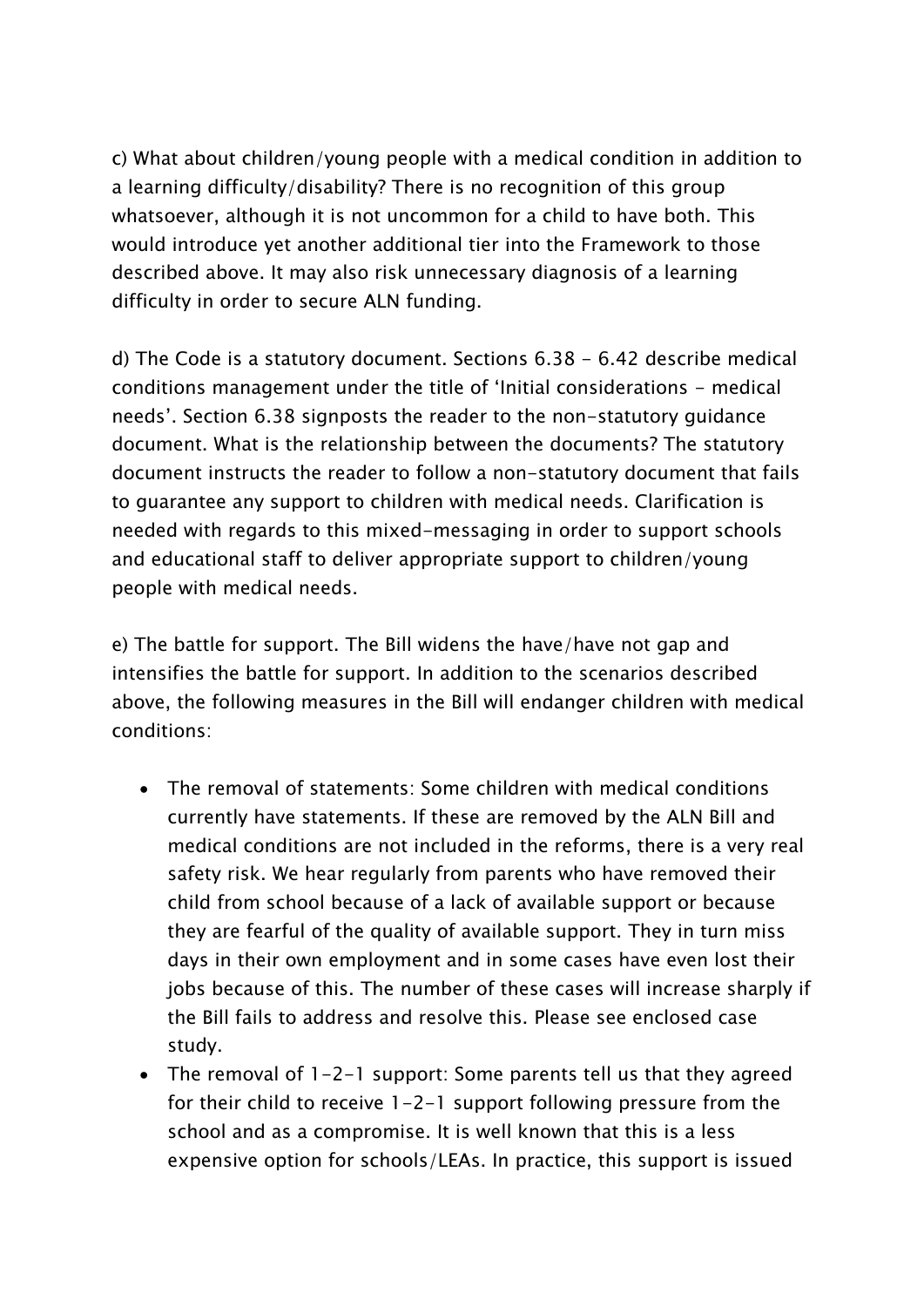under the same LEA funding and so will also be removed if medical conditions are not included in the reforms.

The above points will further entrench the issues that brought about the very purpose of the reforms – i.e. the variation of care, the inequity of access to care and the culture of those parents who shout the loudest receiving the best level of support.

f) Comparison of rights/support: The table below compares the guaranteed level of support for children with ALN with that guaranteed to children with chronic and life-threatening medical conditions:

| <b>ALN Framework</b>                                                                                                                                            | <b>Medical Needs</b><br>Guidance                                                                                                                                                                         | <b>Comments</b>                                                                                                                                                                            |
|-----------------------------------------------------------------------------------------------------------------------------------------------------------------|----------------------------------------------------------------------------------------------------------------------------------------------------------------------------------------------------------|--------------------------------------------------------------------------------------------------------------------------------------------------------------------------------------------|
| <b>Individual Development</b><br>Plan (IDP) issued to all<br>children with ALN<br>Regardless of<br>complexity of need.<br>Document is legal and<br>enforceable. | <b>Individual Health Plan</b><br>(IHP) states that "Not all<br>learners with<br>healthcare needs<br>require an IHP". If IHP<br>in place, it has no<br>status / weight if non-<br>compliance is an issue. | Decision to create IHP<br>rests with Head<br>Teacher and not health<br>staff. Needs of some<br>children with medical<br>conditions may be<br>greater than those on<br>the less complex ALN |
|                                                                                                                                                                 |                                                                                                                                                                                                          | spectrum.                                                                                                                                                                                  |
| Mandatory /<br>Enforcement                                                                                                                                      | Non-mandatory / no<br>enforcement                                                                                                                                                                        | Guidance does not<br>address non-<br>compliance by parties                                                                                                                                 |
| Clarity                                                                                                                                                         | Insufficient detail                                                                                                                                                                                      |                                                                                                                                                                                            |
| Tribunal access &<br>rights of appeal                                                                                                                           | No Tribunal access or<br>rights of appeal                                                                                                                                                                | <b>Education Tribunal has</b><br>no jurisdiction over<br>health services or<br>health cases.                                                                                               |
| DECLO role                                                                                                                                                      | No access to DECLO                                                                                                                                                                                       | The DECLO role is a<br>health / clinical role<br>but its remit will not<br>cover medical<br>conditions if they are<br>not included.                                                        |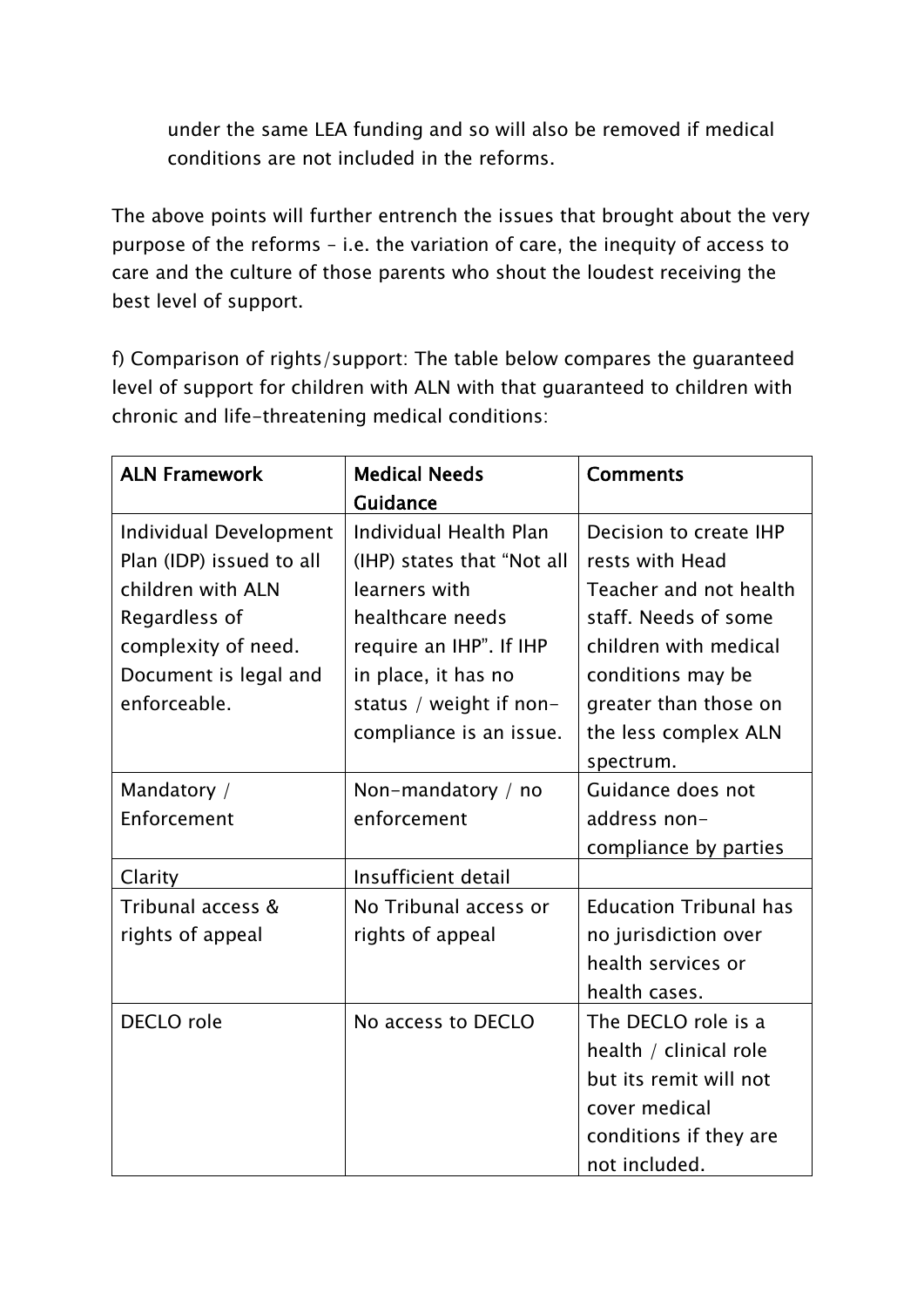| Campaign to raise |
|-------------------|
| awareness         |

## Four: The financial implications of the Bill (as set out in Part 2 of the Explanatory Memorandum)

We would expect Welsh Government to cost correctly if included, with appropriate stakeholder input.

# Five: The appropriateness of the powers in the Bill for Welsh Ministers to make subordinate legislation (as set out in Chapter 5 of Part 1 of the Explanatory Memorandum.

No comment.

### Specific Issues:

### Points Six, Seven and Eight:

Health services are mentioned throughout but not children with healthcare needs.

# Nine: Whether there is enough clarity about the process for developing and maintaining Individual Development Plans (IDPs) and whose responsibility this will be.

The IDP/IHP relationship is not clear and needs consideration.

### Ten: Whether Bill will establish a genuinely age 0-25 system;

NHS system is not set up to reflect this.

### Eleven: The capacity of the workforce to deliver the new arrangements;

Currently, paediatric specialist staff provide training to schools for specific medical conditions. The Bill, if applicable, would not change this but would be an important step in formalising this arrangement. Schools should ensure that sufficient provision is made to ensure CYP can participate in the whole school day and its activities. The current culture of employing 121 support workers is an expensive approach.

Whilst we recommend that a statutory duty be introduced, we fully acknowledge that this cannot work in isolation and needs to be supported by an adequate workforce.

The proposed draft document does not offer a solution if no school staff members are willing to volunteer as the person responsible for medical needs. How do we reconcile voluntary roles with the provision of effective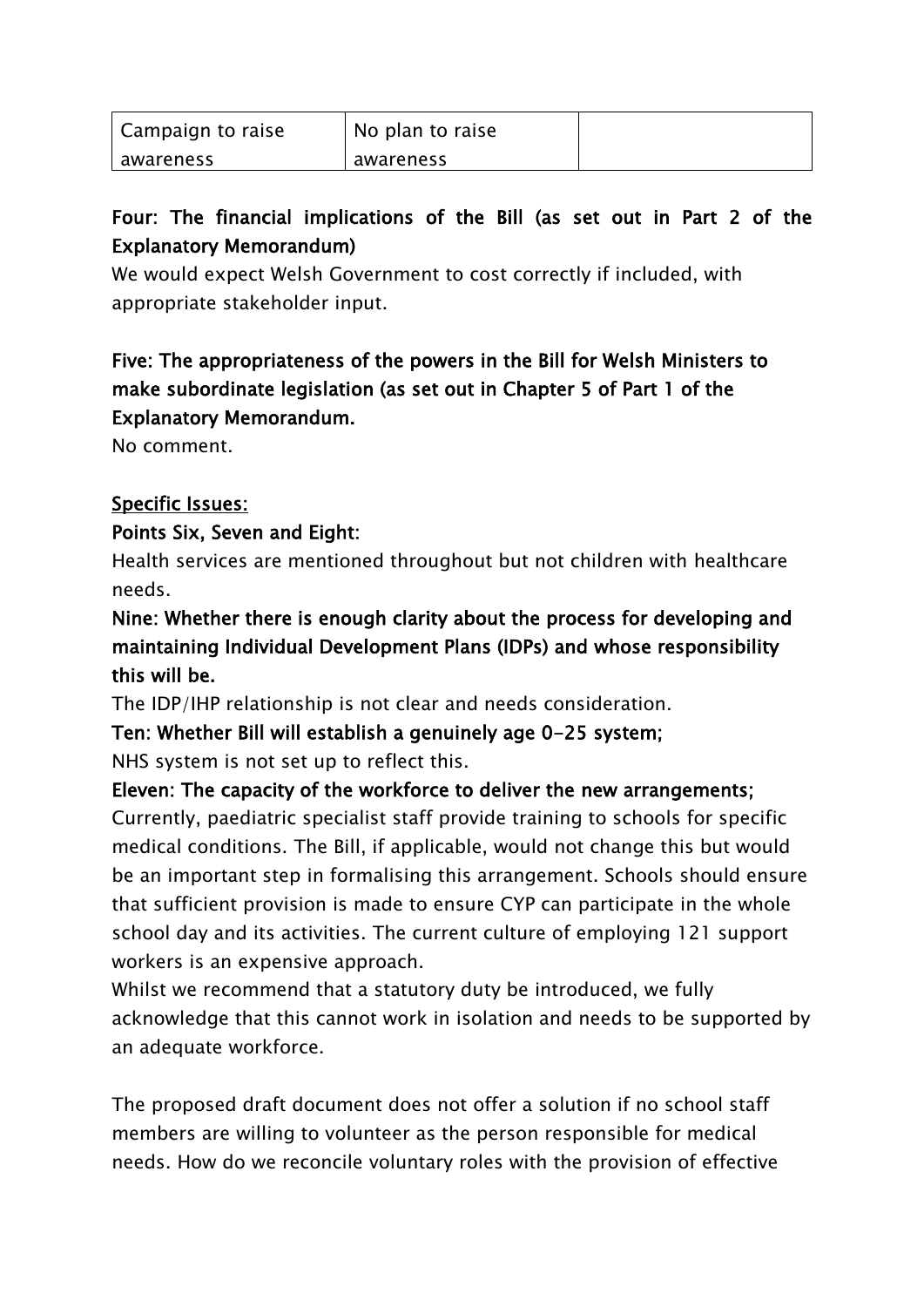support for a child with complex medical needs when away from home? The voluntary capacity means that some schools do not deliver support as they should, rely on parents to attend school premises and where this is not viable, put a child's health and education at risk.

Many parents and health care professionals raise concerns around the challenges they face when senior staff members at schools, such as Head Teachers or Deputy Head Teachers, are very reluctant for any staff to be responsible for medical needs. Some explain that they experience delays in schools signing off staff members who have received training, whilst others describe capacity issues where no staff are available to provide the required level of care. The training of supply teachers also presents difficulties.

# Twelve: The proposed new arrangements for dispute resolution and avoidance. It would be helpful to the Committee if respondents could identify how the Bill could be amended to improve any aspects which they identify as inadequate.

- Parents approaching NHS with issues and not education, as there is no 'Putting Things Right' equivalent in Education.
- Mediation/advocacy role of third sector at the moment. We currently provide a high level of support in this area to families, schools and Local Authorities. This is increasing.
- Rights of appeal/access to the Tribunal access are not available to families with medical conditions. There is currently no formalised mechanism to resolve disputes in an independent environment for medical conditions.
- If medical conditions were part of the Framework, we believe that it would considerably reduce the number of families being forced to take extreme measures, such as legal advice, to resolve disputes. The clarity of the documentation in England following the introduction of the statutory duty has shown that it can in itself act as a tool for dispute avoidance in the first instance, without the need for dispute resolution options. This is crucial to the lessons for Wales in taking the reforms forward.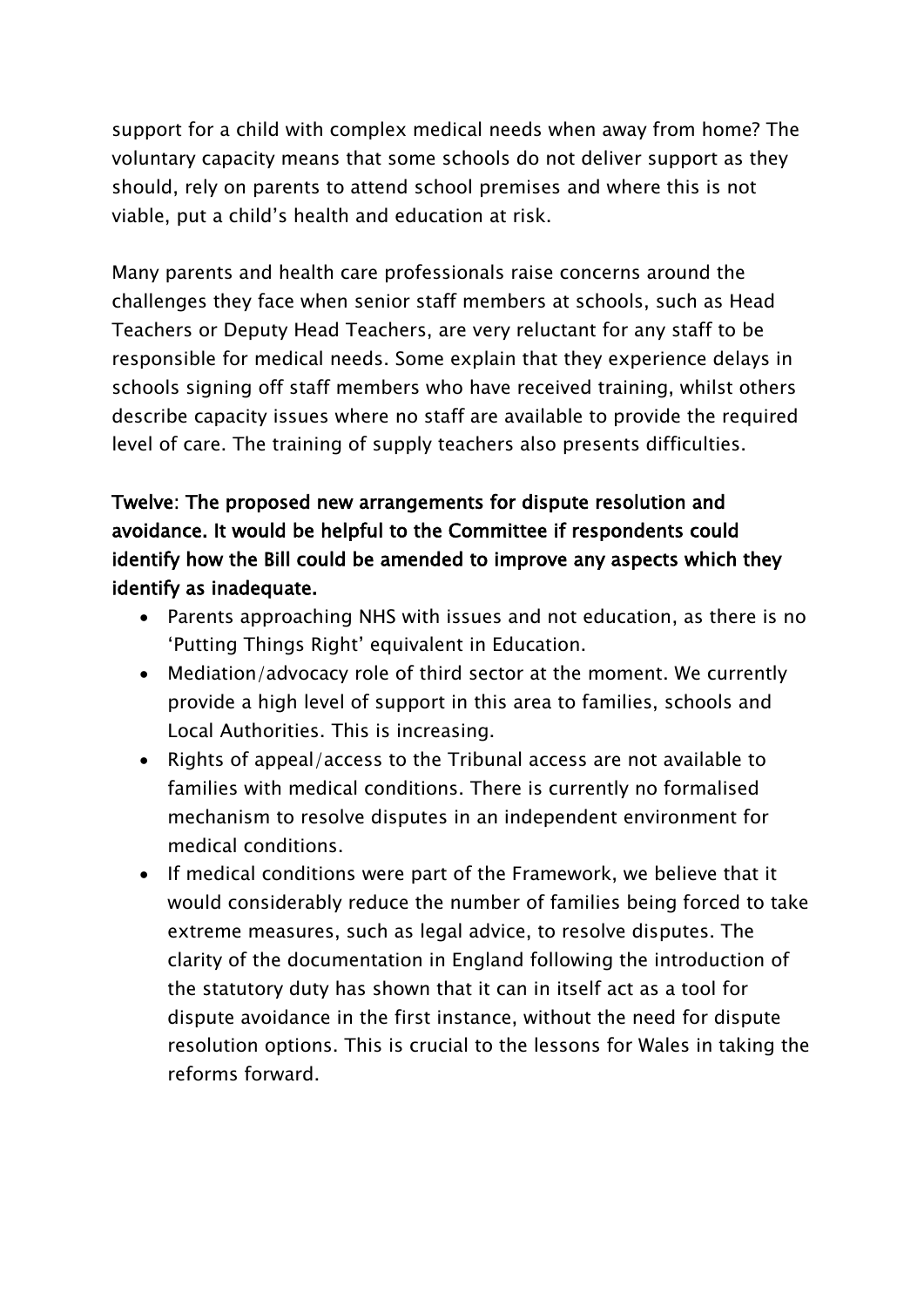#### Case study:

S is a seven year old girl from Mid-Wales. Her seizures started within two weeks of her being born. S's concentration is not very good. Her memory has been affected by surgery, seizures and her medication which supresses her brain activity. She needs a quiet time every day, usually around 11am where she will get drowsy and may sleep. She has poor balance and left sided weakness, with no strength in her left hand and fingers.

Her mother has never been able to return to her full time employment as a result of S's epilepsy. She stays at home on call waiting for the school to ring to ask her to come and pick S up from. The school is not providing adequate support for S. Her mum reports the following:

"The school at one point said that they refused to keep her emergency meds there as they had not received up to date training, even though they had done it 10 months previously. I was forced to take S out of school as her life is at risk without access to emergency medication."

"Inclusion is a very big issue in school, they leave her out of many situations" "They [the school] took ages to get a 1:1 worker, didn't advertise in correct places only where they needed to and for the minimum time. They do not think it's important to get the right person in place to support" "There is no sickness cover for S's 1:1 worker. Her 1:1 was told "you'd better not take time off""

"The school wanted S to move to the Unit. She was slightly behind having had major brain surgery in June 2016. She made an amazing recovery and was back in school in September. No contact was made by the school following her operation, no discussion about the transition period even though I'd contacted the school! I had been told by her health professionals that it was important for S to have calm and familiarity to aid recovery. On her first day back after surgery I was called into the office and told that S needed to be moved to the unit – I said "no way, she needs familiarity before even thinking about moving her, and she needs assessing first anyway!" The school said a week later that they had assessed her, and she needed to move. I refused. Again at October half term they told me I had to go in and sign to say that S could move to the unit. It took getting the head of